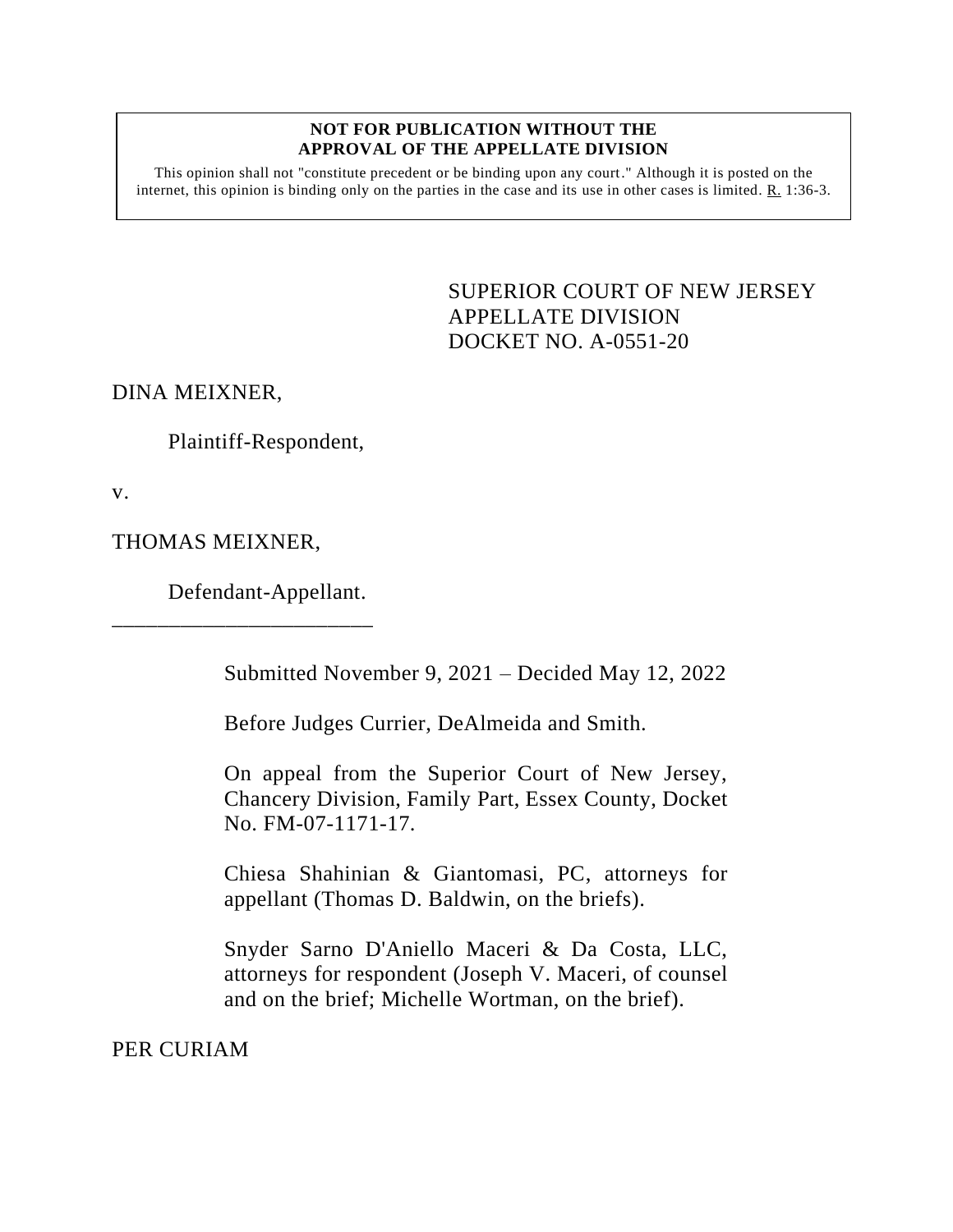Defendant Thomas Meixner appeals from the September 11, 2020 order of the Family Part denying his motion to terminate alimony due to plaintiff Dina Meixner's cohabitation and awarding Dina attorney's fees.<sup>1</sup> We affirm the provisions of the order denying Thomas's motion. We are, however, constrained to vacate the provisions of the order awarding attorney's fees and remand for more complete findings of fact and conclusions of law by the trial court.

## I.

The parties were married in 1992 and have three children. In 2015, they separated. Dina subsequently filed a complaint for divorce. Through mediation, the parties reached a property settlement agreement (PSA), which was later incorporated into a judgment of divorce. The PSA requires Thomas to pay alimony for twenty years. His alimony obligation terminates if Dina "cohabitates with an unrelated adult in a relationship tantamount to marriage in accordance with the New Jersey case law at the time."

In April 2020, Thomas moved for termination of alimony, alleging Dina was cohabitating with Joel.<sup>2</sup> In a certification filed in support of the motion,

<sup>&</sup>lt;sup>1</sup> Because the parties share a surname, we refer to them by their first names. No disrespect is intended.

<sup>&</sup>lt;sup>2</sup> Although not technically within the exceptions provided by <u>Rule</u> 1:38-3(d), we use a pseudonym to maintain the confidentiality of Dina's dating partner.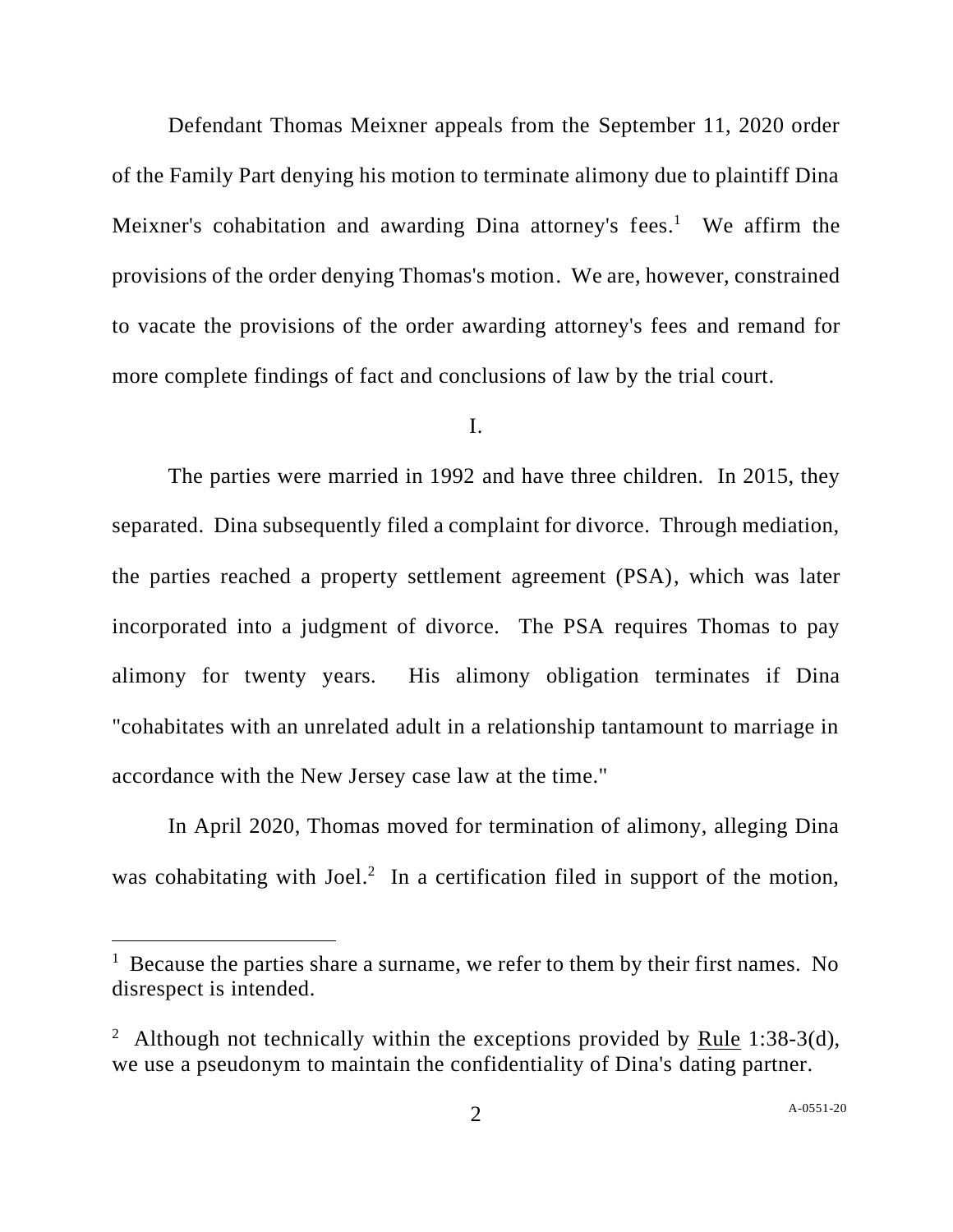Thomas alleged that although Joel maintains his own home, he and Dina reside together in Dina's house, quarantined together during the Covid-19 pandemic, share expenses, and are "doing everything a married couple does." Thomas alleged Dina's and Joel's families, Dina's neighbors, and the children's healthcare providers recognize Dina and Joel as a couple in a committed relationship. According to Thomas, Dina hosted Christmas 2018 at her home with Joel and his family and the two spend most holidays and vacations together with their respective children.

Thomas alleged that in September 2019, he arrived at Dina's home to retrieve his golf clubs and found Joel there alone and "clearly living there." On another occasion, Thomas was invited into the home by Dina when he was picking up the children. While there, Thomas walked through the home taking photographs that he submitted in support of his motion. The photographs depict a few articles of men's clothing belonging to Joel hanging in Dina's bedroom closet, framed photographs of Joel with Dina and the children and other family members on display in the home, and a letter addressed to Joel's business using Dina's home address.

Thomas also certified that Dina's neighbor, who lived near the couple for twenty years while Thomas resided in the house, saw Thomas in the driveway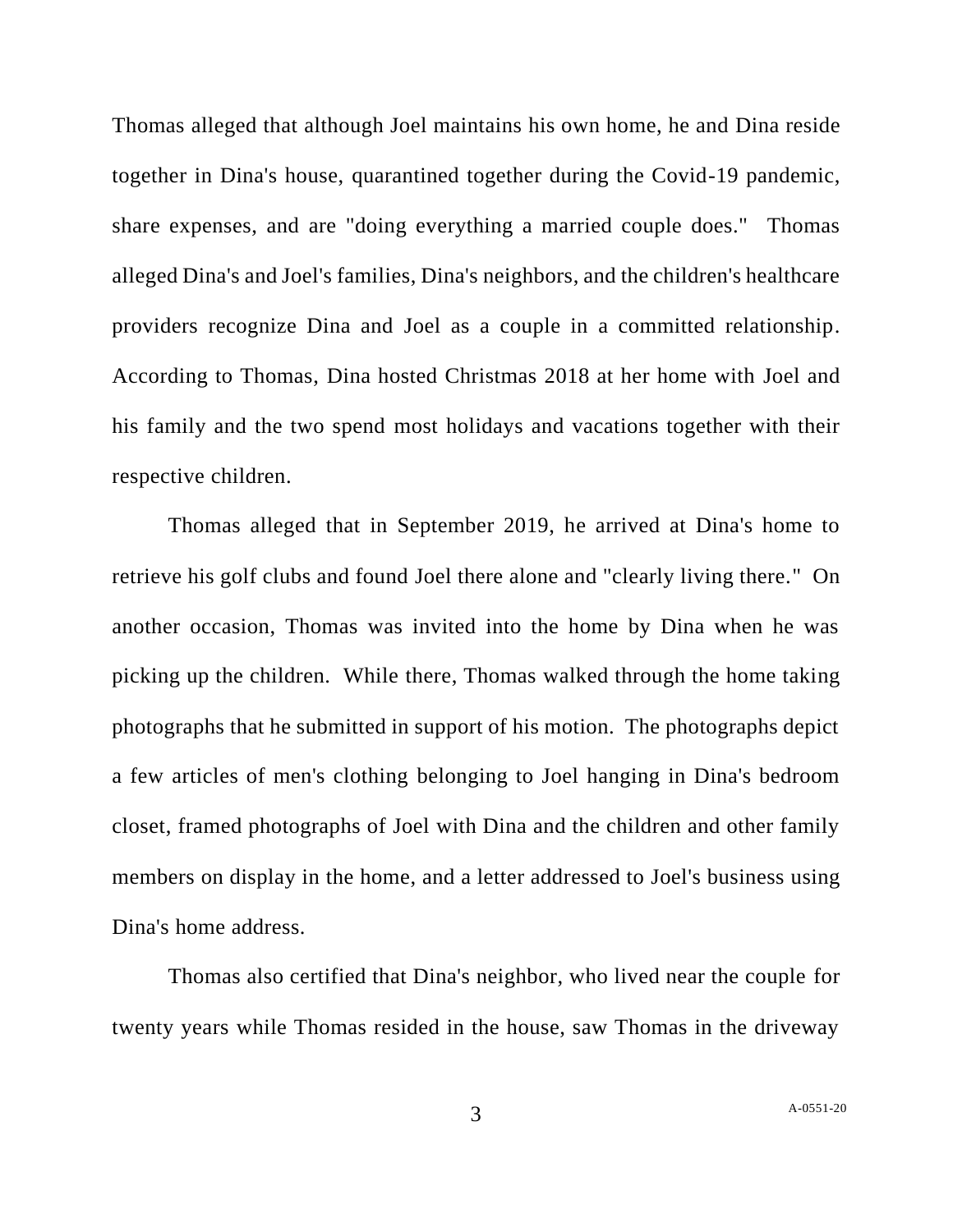on one occasion and said from across the street, "Hi, Joel," apparently mistaking him for Joel. Thomas also alleged that a physician who treats his daughter referred to him as "Joel" on one occasion during a medical appointment.

Finally, Thomas submitted a report from an investigation firm he hired to monitor Joel's activities over nine days in October 2019, six months prior to the filing of his motion. The report included photographs of Joel's vehicle at Dina's home on seven of those days, but also notes a number of occasions when an investigator observed that Joel was not at the house.

Dina opposed the motion and cross-moved for the award of attorney's fees. 3 While Dina acknowledged that she has been dating Joel since 2016, she denied cohabitating with him or having a mutually interdependent relationship tantamount to marriage. Dina denied that she and Joel share a home, quarantined together during the Covid-19 pandemic, or are in any way financially interdependent. She certified that she and Joel do not comingle funds, have no joint bank accounts or credit cards, and no jointly owned assets. Dina explained that on the day Thomas found Joel alone in her home, she had asked Joel to be there to allow her housecleaner to enter the home because she was not

<sup>&</sup>lt;sup>3</sup> Both Thomas and Dina also moved for other forms of relief. The trial court's decision with respect to the additional relief is not before this court.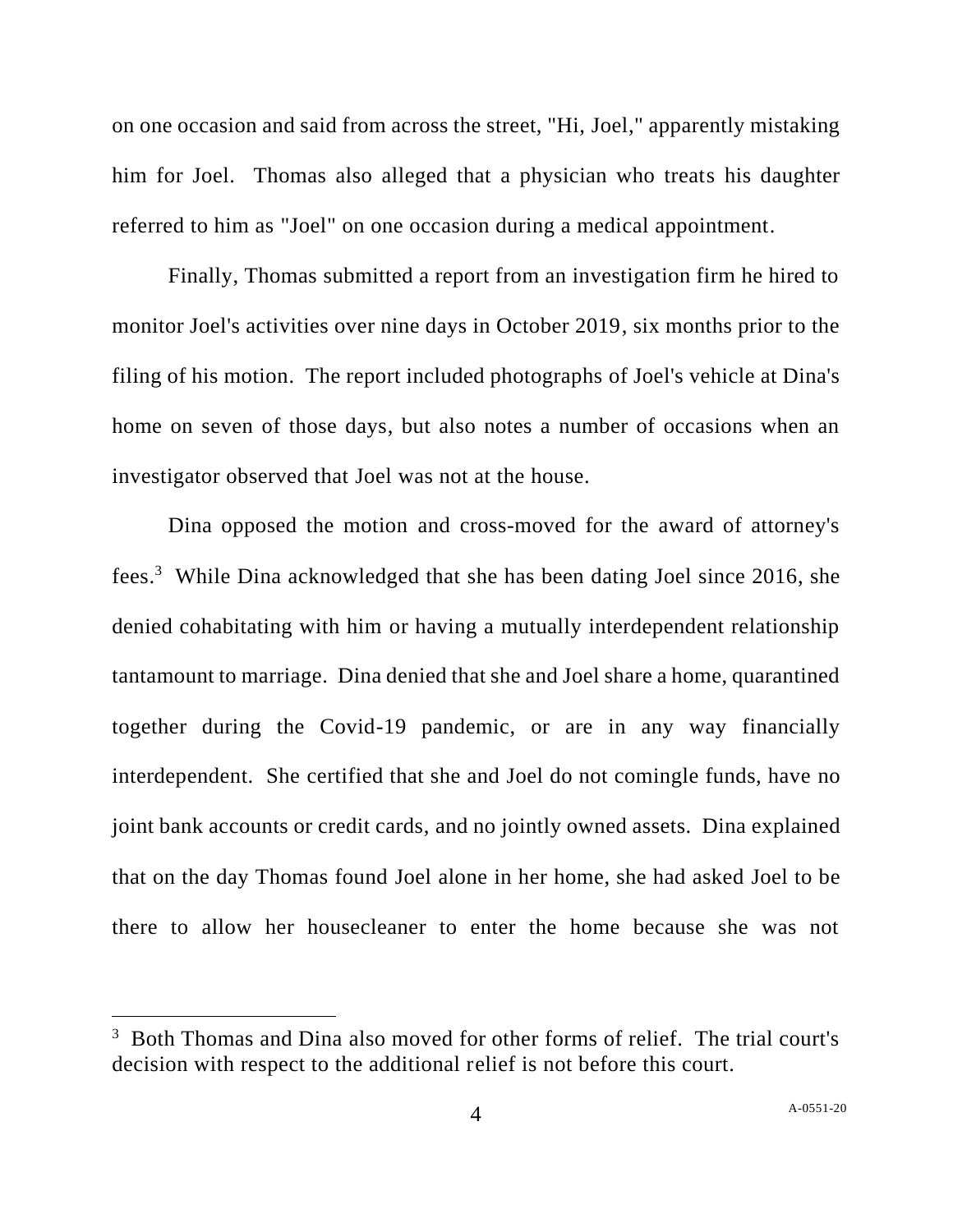comfortable leaving the front door unlocked after Thomas had attempted to remove a car from her property the prior week.

Dina denied regularly vacationing with Joel. She certified that he attended her graduation from a Florida university, paying his own way to travel to the ceremony. Dina and her children were also in Florida for the event. Dina also certified that on another occasion she rented a hotel room at the beach for her family for several days. During that time, Joel twice visited for the day with his children but did not sleep over.

Dina certified that she hosted Thomas, his fiancé, and his family for Christmas 2018, including Thomas's mother, siblings, and nieces and nephews. While Joel was also in attendance, his children were not. Dina acknowledged spending other holidays with Joel and their respective children.

Dina admitted having framed photographs of Joel in her home and stated that she had photographs of many of her friends displayed there. She certified that Joel had a few formal shirts and suits at her home because he brought them there to dress for a wedding they attended together. According to Dina, Joel wears jeans and casual clothing to work and the few items of formal clothing at her home are a fraction of his wardrobe. She certified that if Joel lived in her home, his casual clothing would necessarily have also been present. Dina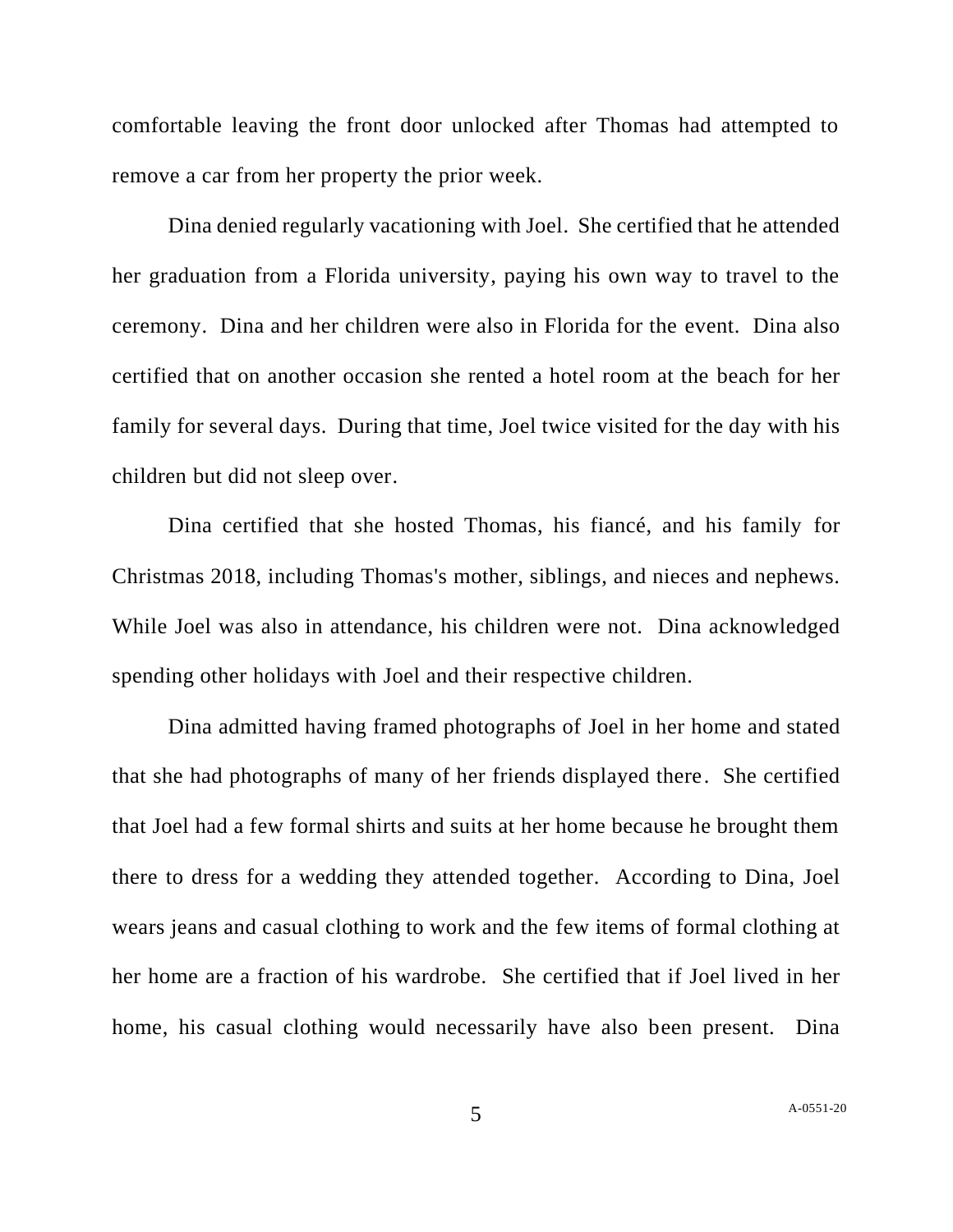explained that the mail Thomas saw at her house was a check from Joel's client that she agreed to allow to be mailed to her home because he was experiencing mail delivery issues at a post office box used as his business address.

Dina noted that Thomas and Joel have similar physical builds, and are both tall and bald. She argues that it is not surprising that one might be mistaken for the other, particularly by her eighty-four-year-old neighbor who saw Thomas from across the street. She argues that the mistaken identifications of Thomas as Joel, if true, are meaningless to the cohabitation analysis.

On September 11, 2020, the trial court issued an oral opinion setting forth its findings of fact and conclusions of law on the cross-motions. With respect to Thomas's claim of cohabitation, the court applied the factors set forth in N.J.S.A.  $2A:34-23(n)(1)$  to  $(7).<sup>4</sup>$  The court found Thomas failed to produce evidence of intertwined finances, joint bank accounts or other holdings or liabilities. N.J.S.A. 2A:34-23(n)(1). Nor, the court found, did Thomas produce evidence of sharing or joint responsibility for living expenses. N.J.S.A. 2A:34-  $23(n)(2)$ . The court noted that, while not dispositive, the evidence produced by

<sup>&</sup>lt;sup>4</sup> The transcript of the trial court's decision refers to N.J.S.A. 2A:34-1(b)(10). There is no such provision. The citation appears to be a typographical error.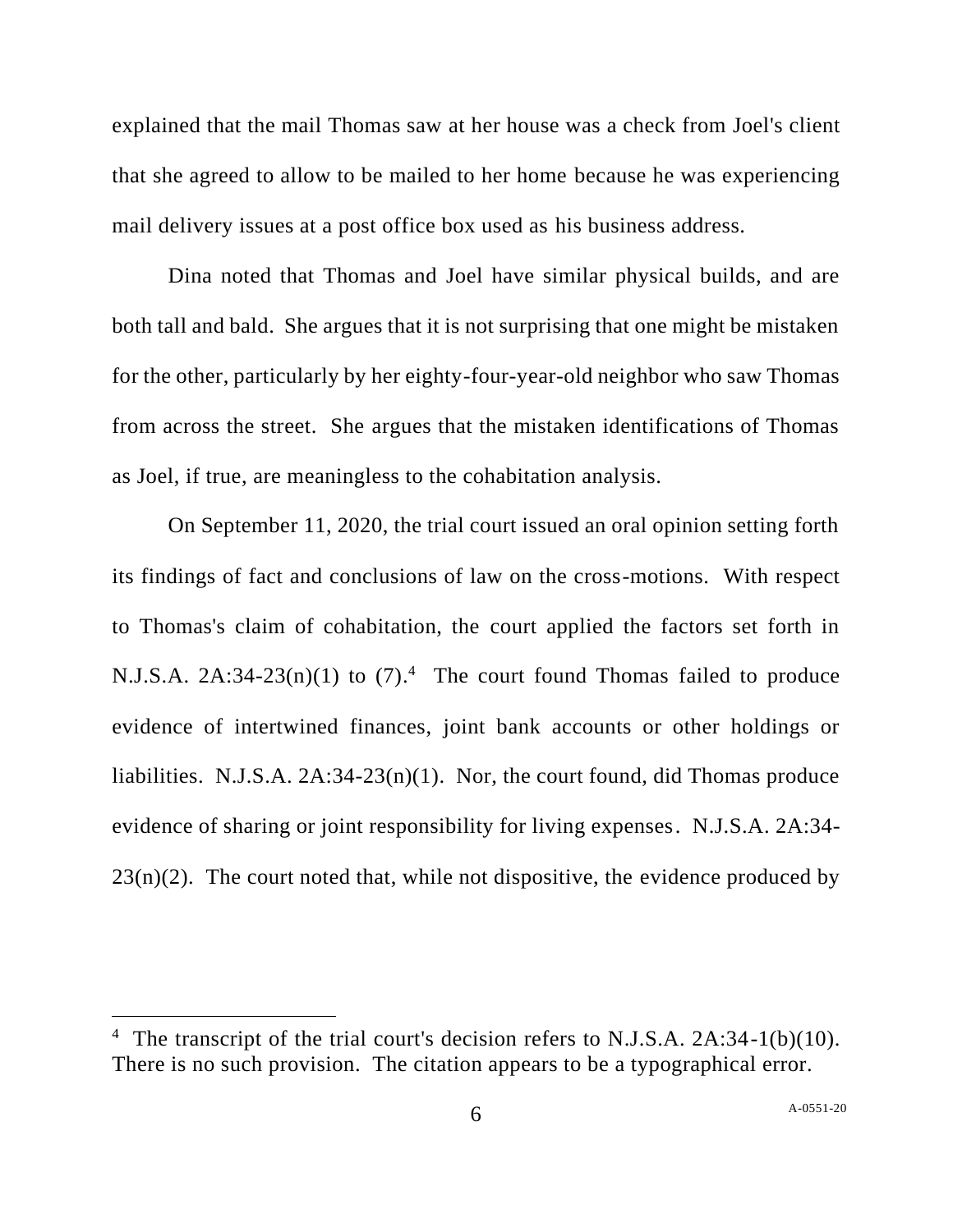Thomas indicates the parties maintain separate residences, notwithstanding the fact that Joel sometimes stays overnight at Dina's home.

The court found Thomas produced evidence, acknowledged by Dina, that Dina's and Joel's families and friends recognize that they are in a committed relationship. N.J.S.A. 2A:34-23(n)(3). The court found Thomas produced evidence that Dina and Joel have frequent contact and have maintained their relationship, which has indicia of being mutually supportive and intimate, for several years. N.J.S.A. 2A:34-23(n)(4).

The court found that Thomas produced evidence of a sharing of household chores, but concluded that the sharing is not significant. N.J.S.A. 2A:34-  $23(n)(5)$ . Apart from evidence that Joel occasionally drives one of Dina's children to school, the court found "no other indication of any substantial sharing of responsibilities around the house." The court found Thomas does not contend Dina received an enforceable promise of support from Joel. N.J.S.A.  $2A:34-23(n)(6)$ .

Finally, with respect to "[a]ll other relevant evidence," N.J.S.A. 2A:34-  $23(n)(7)$ , the court found that Thomas produced nothing establishing Dina and Joel were in a relationship that constituted cohabitation within the meaning of the statute. The court found that photographs on display in Dina's home were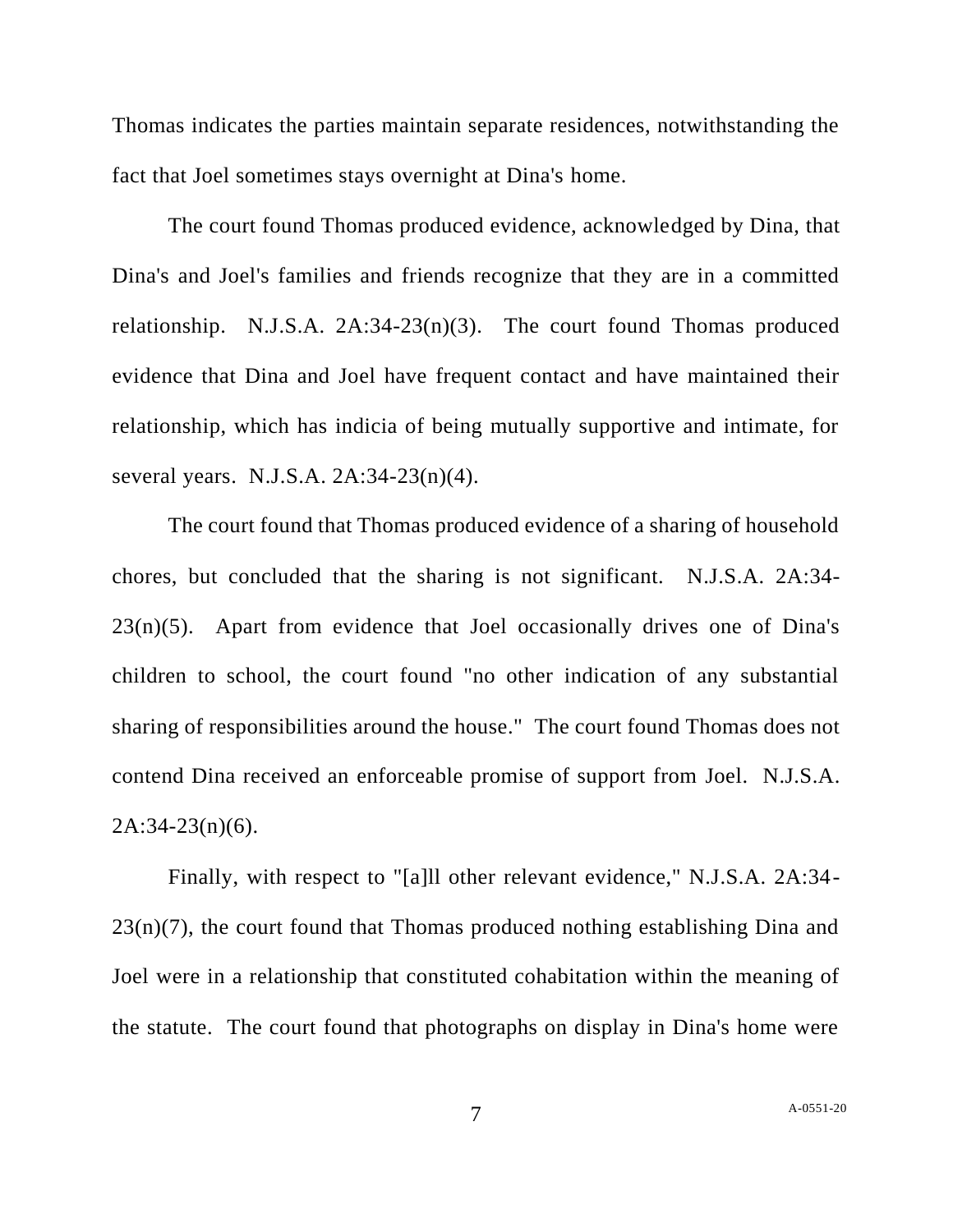not relevant to determining the contours of their relationship. The court made the same finding with respect to the few items of Joel's clothing in Dina's bedroom closet. The court concluded,

> these are small things, but getting them all together, the [c]ourt does not believe that [Thomas] has sustained his burden [of] showing a prima facie case of cohabitation, utilizing all of the factors that are set forth in the statute, as well as the [PSA] provision, which does use . . . the phrase . . . "in a relationship tantamount to marriage." Nothing that has been submitted is a prima facie case showing that the relationship between [Dina] and [Joel] is tantamount to marriage or that there is enough of an issue there to warrant discovery or a plenary hearing to make that determination.

With respect to Dina's attorney's fee application, the extent of the trial

court's decision was the following.

In light of the fact that [Dina] was compelled to respond to this motion and the ultimate outcome was that [Thomas] was not successful in persuading the [c]ourt that there was enough of an issue to present or warrant further discovery or conduct a plenary hearing, the [c]ourt will award counsel fees to [Dina's] counsel. [Dina's] counsel did submit a certification which addresses all the pertinent issues required for an award of counsel fees. It does appear that [Thomas] is in a superior financial position. Therefore, the [c]ourt will award counsel fees to [Dina's] counsel in the amount of \$6,000.

On September 11, 2020, the trial court entered an order memorializing its decision.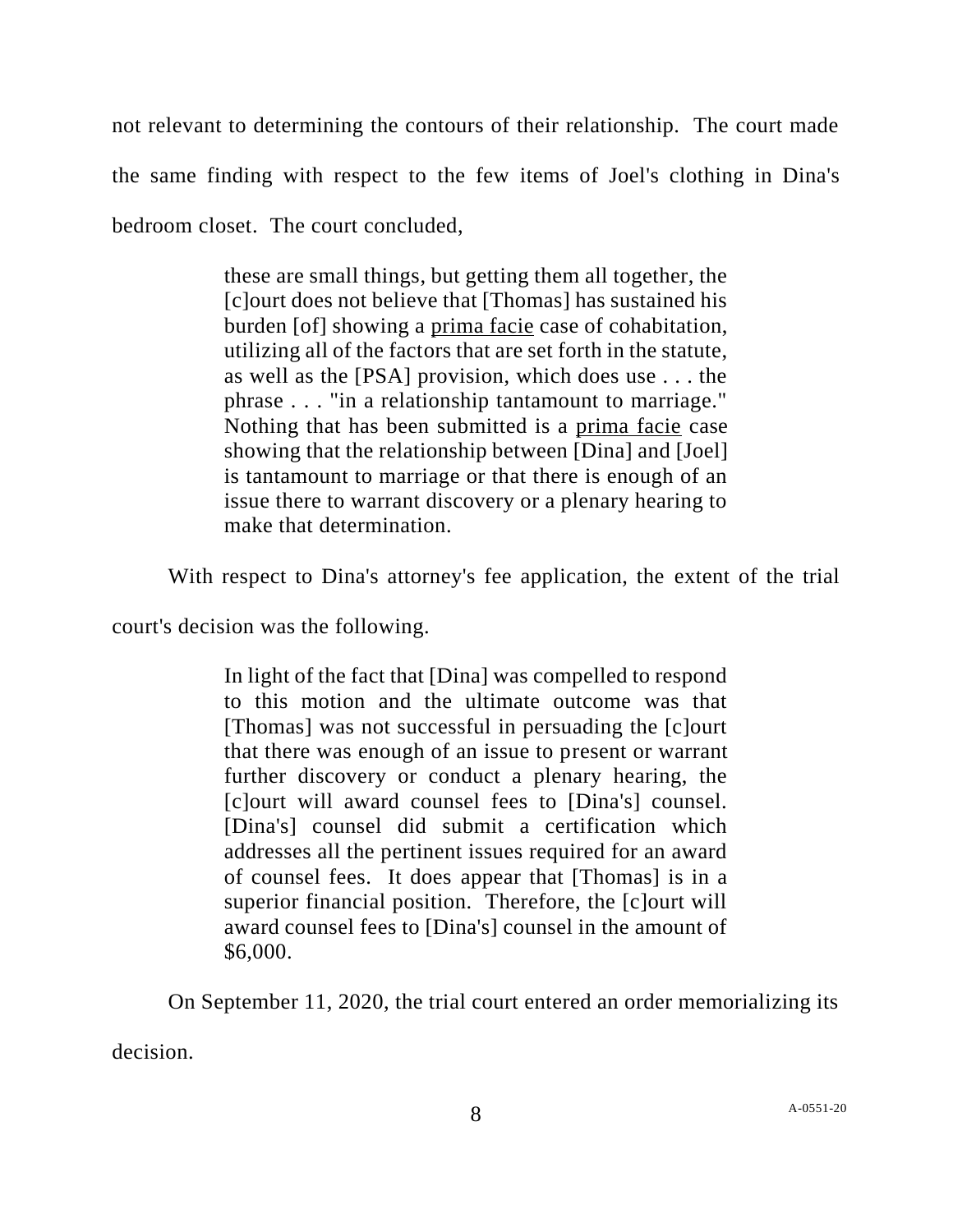This appeal follows. Thomas argues that the trial court erred as a matter of law or otherwise abused its discretion by failing to find that he produced sufficient evidence to establish a prima facie claim of cohabitation warranting discovery and a plenary hearing. In addition, Thomas argues that the trial court did not make appropriate findings of fact supporting its award of attorney's fees to Dina.

## II.

We review the court's decision regarding the need for a plenary hearing for an abuse of discretion. Costa v. Costa, 440 N.J. Super. 1, 4 (App. Div. 2015). "An abuse of discretion 'arises when a decision is made without a rational explanation, inexplicably departed from established policies, or rested on an impermissible basis.'" Milne v. Goldenberg, 428 N.J. Super. 184, 197 (App. Div. 2012) (quoting Flagg v. Essex Cnty. Prosecutor, 171 N.J. 561, 571 (2002)).

Pursuant to N.J.S.A.  $2A:34-23(n)(1)$  to (7), which was enacted in 2014, alimony may be terminated if the recipient is cohabitating with another person. The statute defines cohabitation as "a mutually supportive, intimate personal relationship in which a couple has undertaken duties and privileges that are commonly associated with marriage or civil union but does not necessarily maintain a single common household." N.J.S.A. 2A:34-23(n). The statute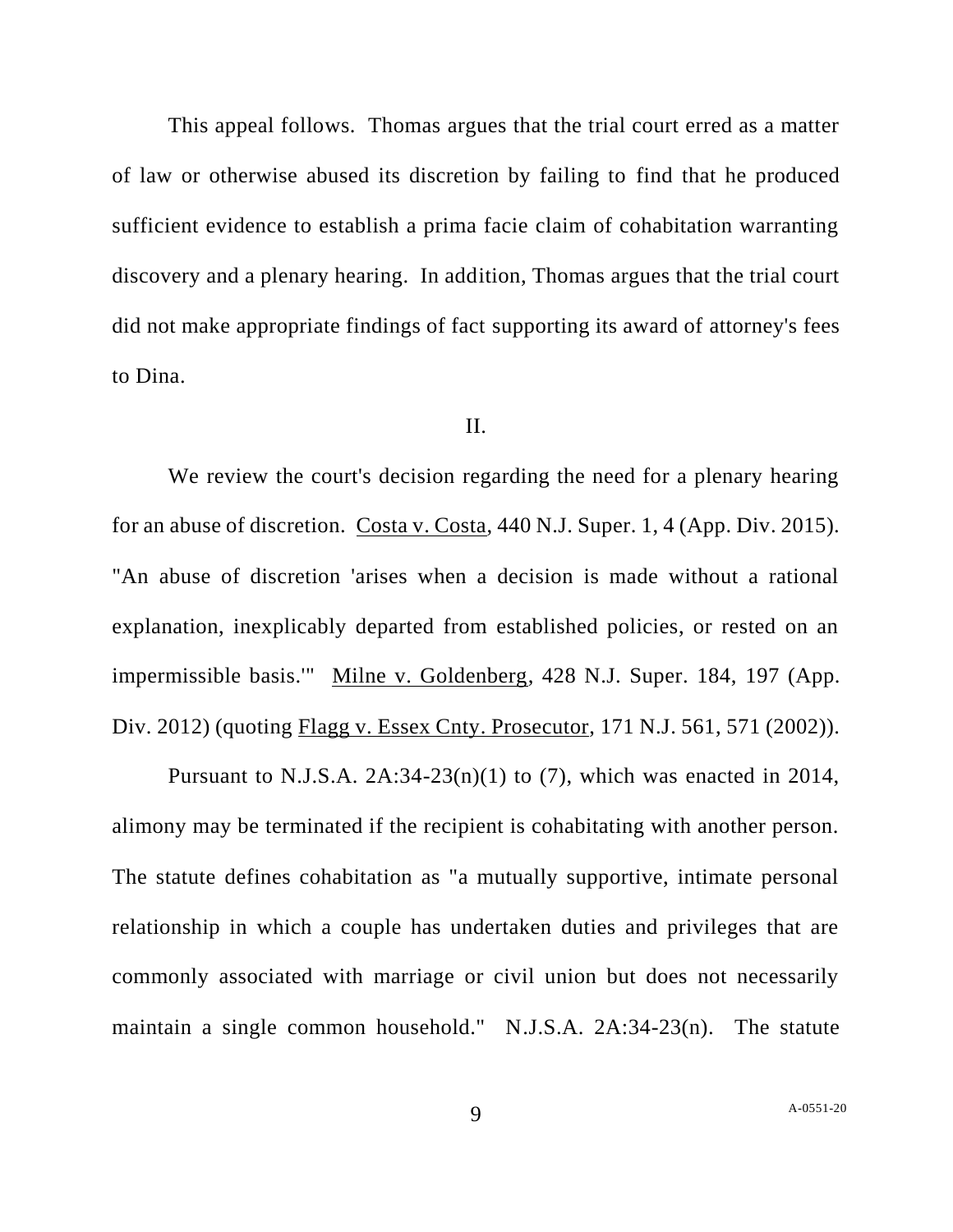establishes seven factors to be considered by a court when determining whether

cohabitation is occurring:

(1) Intertwined finances such as joint bank accounts and other joint holdings or liabilities;

(2) Sharing or joint responsibility for living expenses;

(3) Recognition of the relationship in the couple's social and family circle;

(4) Living together, the frequency of contact, the duration of the relationship, and other indicia of a mutually supportive intimate personal relationship;

(5) Sharing household chores;

(6) Whether the recipient of alimony has received an enforceable promise of support from another person within the meaning of subsection h. of [N.J.S.A.] 25:1- 5; and

(7) All other relevant evidence.

In evaluating whether cohabitation is occurring and whether alimony should be suspended or terminated, the court shall also consider the length of the relationship. A court may not find an absence of cohabitation solely on grounds that the couple does not live together on a full-time basis.

[N.J.S.A. 2A:34-23(n).]

A finding of cohabitation requires "stability, permanency and mutual

interdependence." Konzelman v. Konzelman, 158 N.J. 185, 202 (1999). "A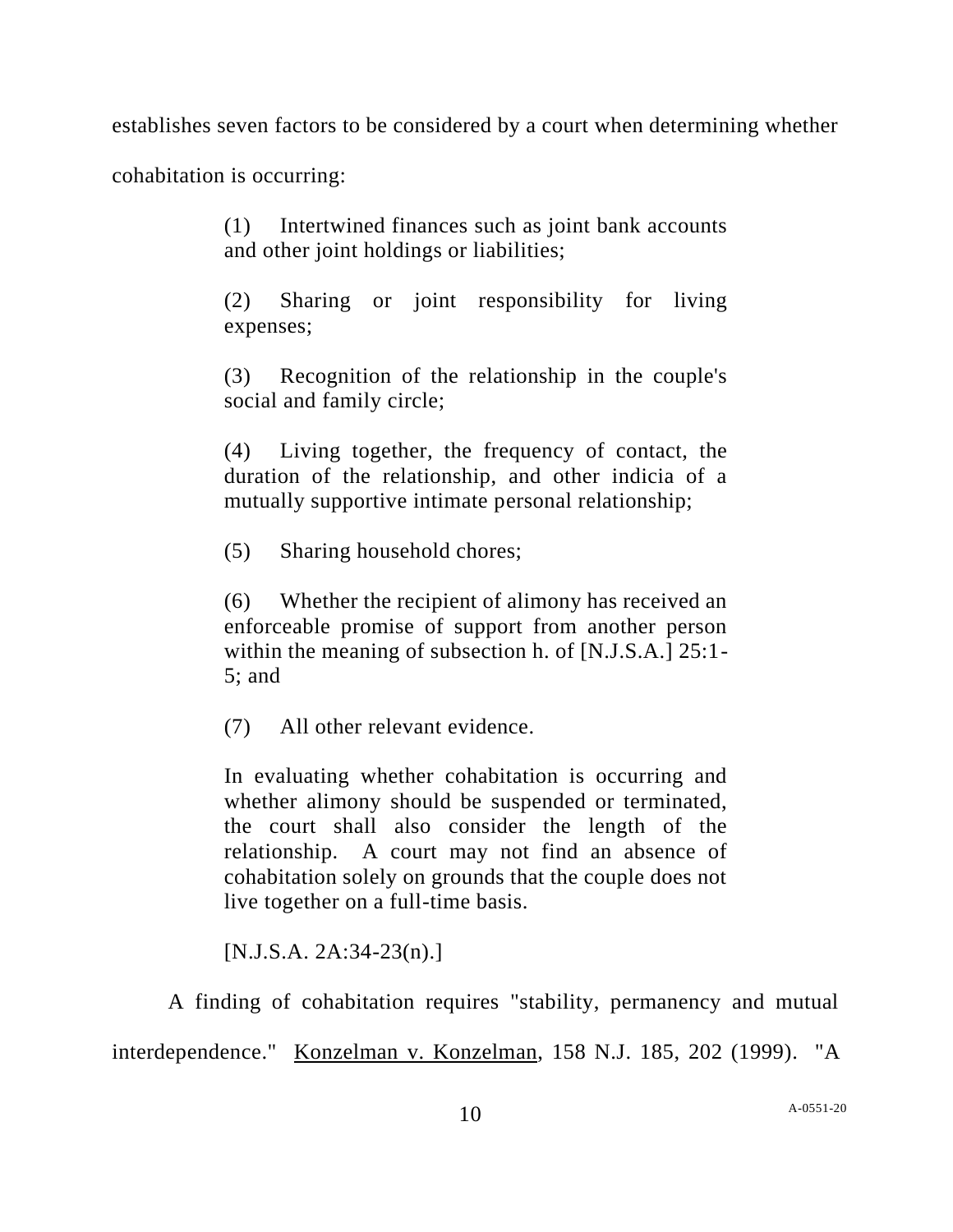mere romantic, casual or social relationship is not sufficient to" terminate alimony. Ibid. In determining whether an individual is cohabitating, the court must determine if the relationship has the generic character of a family unit as a relatively permanent household. Gayet v. Gayet, 92 N.J. 149, 155 (1983). The court will not find "that a romantic relationship between an alimony recipient and another, characterized by regular meetings, participation in mutually appreciated activities, and some overnight stays in the home of one or the other, rises to the level of cohabitation." Quinn v. Quinn, 225 N.J. 34, 54 (2016).

The familiar change of circumstances standard established in Lepis v. Lepis, 83 N.J. 139, 157, 159 (1980), applies to "a motion to suspend or terminate alimony based on cohabitation following the 2014 amendments to the alimony statute, N.J.S.A. 2A:34-23(n)." Landau v. Landau, 461 N.J. Super. 107, 108 (App. Div. 2019). Thus, the

> Lepis paradigm requiring the party seeking modification to establish "[a] prima facie showing of changed circumstances . . . before a court will order discovery of an ex-spouse's financial status," continues to strike a fair and workable balance between the parties' competing interests, which was not altered by the 2014 amendments to the alimony statute.

[Id. at 118-19 (quoting Lepis, 83 N.J. at 157).]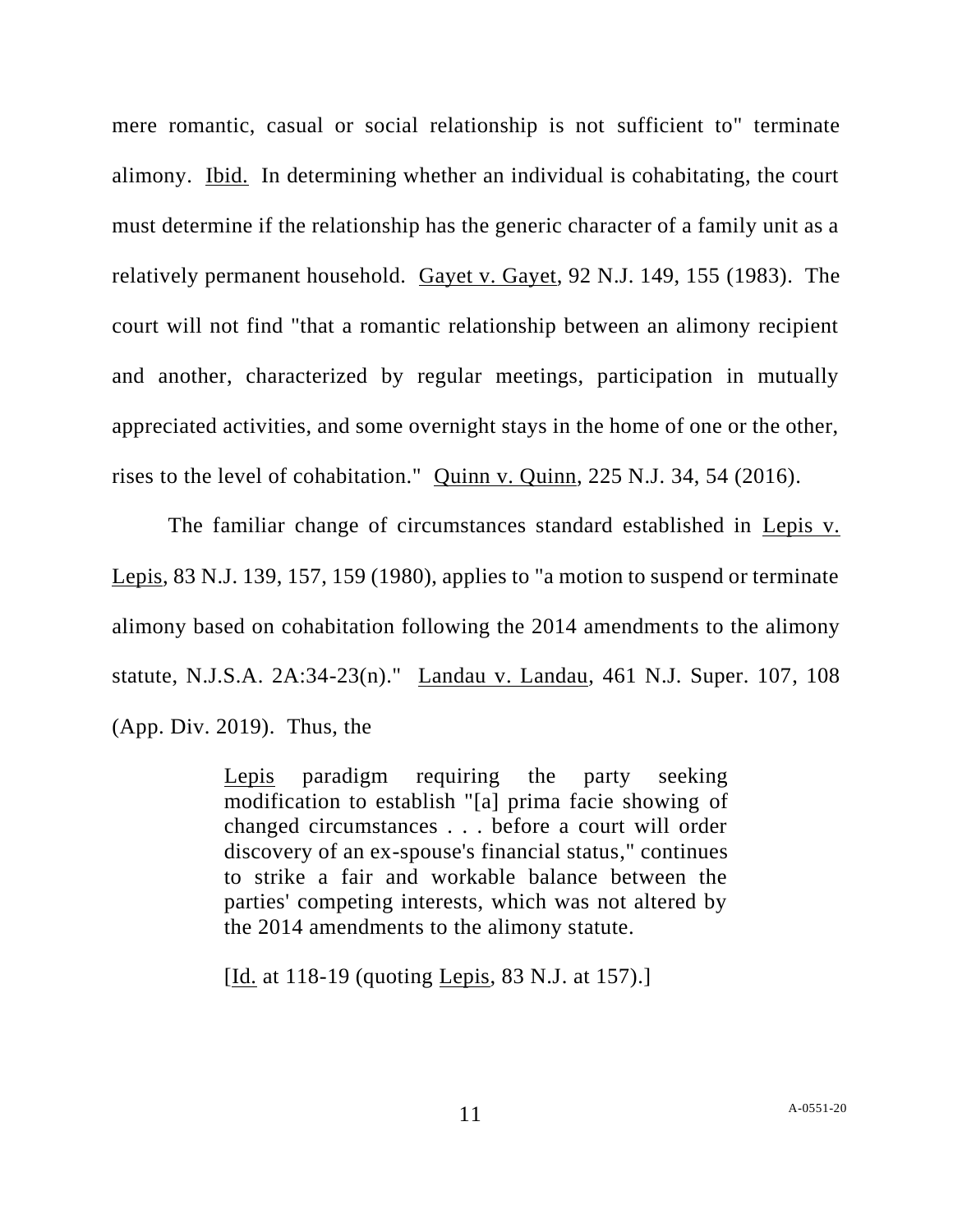The party alleging cohabitation is "entitled to an assumption of the truth of his allegations and the benefit of all reasonable inferences to be drawn from the evidence he had marshaled." Temple v. Temple, 468 N.J. Super. 364, 368 (App. Div. 2021). "When presented with competing certifications that create a genuine dispute about material facts, a judge is not permitted to resolve the dispute on the papers; the judge must allow for discovery and if, after discovery, the material facts remain in dispute, conduct an evidentiary hearing." Ibid. A prima facie case has been presented when "the movant present[s] evidence from which a trier of fact could conclude the supported spouse and another are in 'a mutually supportive, intimate personal relationship' in which they have 'undertaken duties and privileges that are commonly associated with marriage or civil union."  $\underline{Id}$  at 371 (quoting N.J.S.A. 2A:34-23(n)).

Additionally, the parties agreed in their PSA that Thomas's alimony obligation would terminate if Dina "cohabitates with an unrelated adult in a relationship tantamount to marriage in accordance with the New Jersey case law at the time." The parties are free to enter into voluntary agreements governing termination of alimony based on cohabitation apart from the circumstances addressed in the statute. Quinn, 225 N.J. at 50.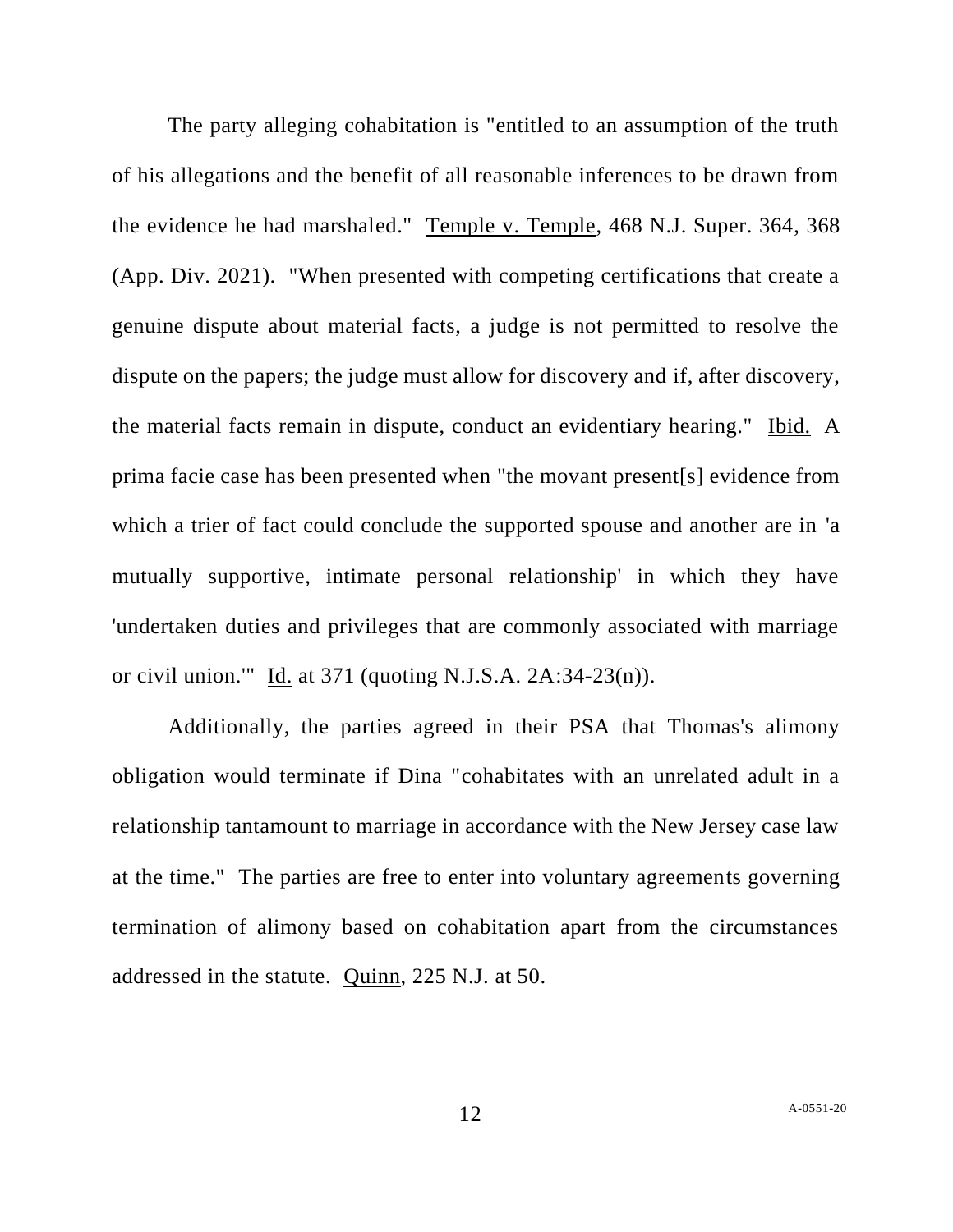We have carefully reviewed the record and find no basis to conclude that the trial court mistakenly exercised its discretion when it denied Thomas's motion without allowing discovery and holding a hearing. As the trial court concluded, the evidence produced by Thomas, at best, is indicative of a dating relationship, which Dina acknowledges. While Joel spends time at Dina's home, including overnight stays, he maintains his own residence and the record contains no evidence of any financial entanglement between the two. We also agree with the trial court's conclusion that the minimal photographic evidence Thomas created while he was a guest in Dina's home, and the evidence of Dina and Joel spending holidays and vacations together is insignificant and not indicative of a relationship tantamount to marriage.

This evidence is far less significant than that submitted by the moving party in Temple, where we held that it was error to decide a motion to terminate alimony without discovery and an evidentiary hearing. Temple, 468 N.J. Super. at 371-77. In that case, the supported former spouse had been in a relationship of at least fourteen years. Id. at 367. An "investigation produced considerable evidence of cohabitation or perhaps even a marriage." Id. at 372. That evidence included numerous social media posts over a period of seven years in which the partner of the former spouse referred to her as "my wife" when describing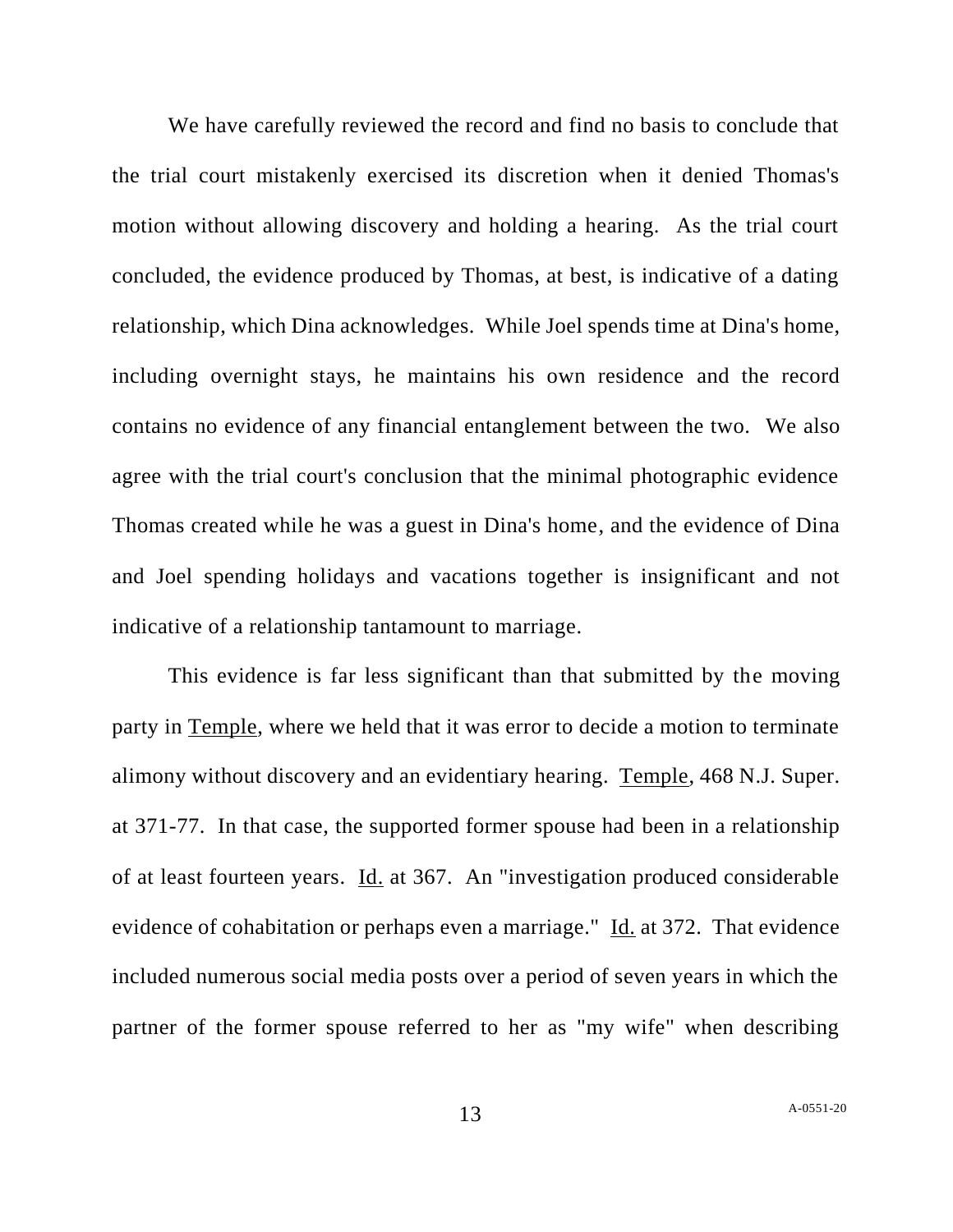vacations and restaurant outings they took together. Ibid. Other social media posts indicated that the couple "traveled and participated in events extensively" and were often "together for holidays and family functions . . . ." Id. at 373.

Other evidence indicated that the former spouse had sold the marital home and purchased a residence in New York City, near the workplace of her partner, who later posted that he "gave up" his New York City apartment. Id. at 373-74. In addition, surveillance revealed that the former spouse was living full-time at the partner's New Jersey house for three months, where she was photographed engaging in household chores, retrieving and opening mail, purchasing groceries, and using a key to enter the home. Id. at 374. A publication by a church near the New Jersey home identified the former spouse by her partner's surname. Id. at 373.

Thomas's certification contains much less evidence of cohabitation. He refers to a few isolated observations, which are consistent with a dating relationship, and a short-term investigation of Joel's activities, which produced ambiguous results. It was well within the trial court's discretion to conclude that the expense of discovery and an evidentiary hearing, with the resulting intrusion into Dina's private life are not justified by the meager evidence Thomas produced in support of his motion.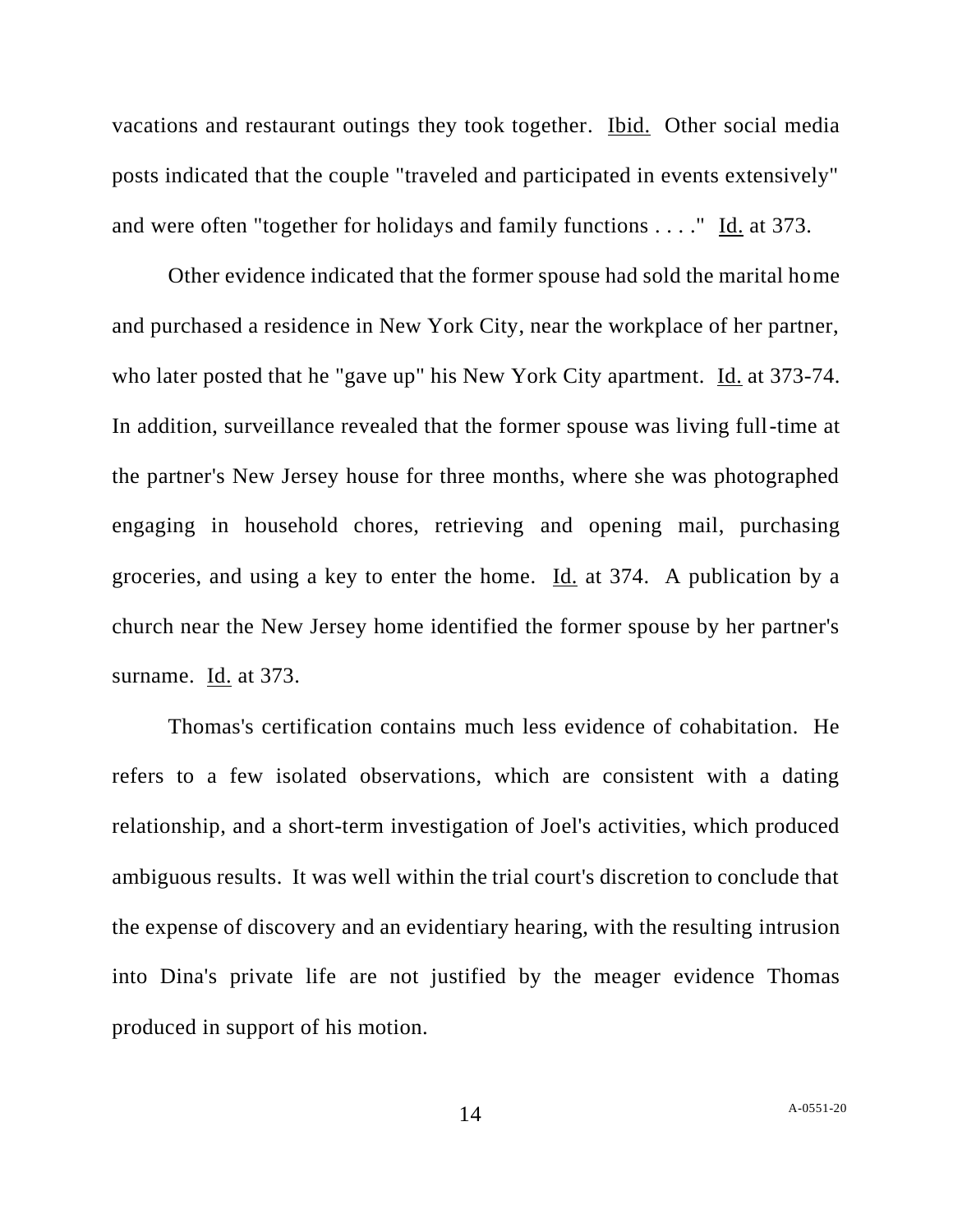The decision to award attorney's fees rests "within the sound discretion of the trial court." Maudsley v. State, 357 N.J. Super. 560, 590 (App. Div. 2003). "[F]ee determinations by trial courts will be disturbed only on the rarest of occasions, and then only because of a clear abuse of discretion." Packard-Bamberger & Co. v. Collier, 167 N.J. 427, 444 (2001) (quoting Rendine v. Pantzer, 141 N.J. 292, 317 (1995)).

Although New Jersey generally disfavors the shifting of attorney's fees, a prevailing party may recover attorney's fees if expressly provided by statute, court rule, or contract. Collier, 167 N.J. at 440 (citing N. Bergen Rex Transp., Inc. v. Trailer Leasing Co., 158 N.J. 561, 569 (1999) and Dep't of Env't Prot. v. Ventron Corp., 94 N.J. 473, 504 (1983)). An allowance for counsel fees is permitted to any party in a divorce action, Rule  $5:3-5(c)$ , subject to the provisions of <u>Rule</u> 4:42-9.

In calculating the amount of reasonable attorney's fees, "an affidavit of services addressing the factors enumerated by  $RPC 1.5(a)$ " is required. R. 4:42-9(b); Twp. of W. Orange v. 769 Assocs., LLC, 198 N.J. 529, 542 (2009). RPC 1.5(a) sets forth the factors to be considered: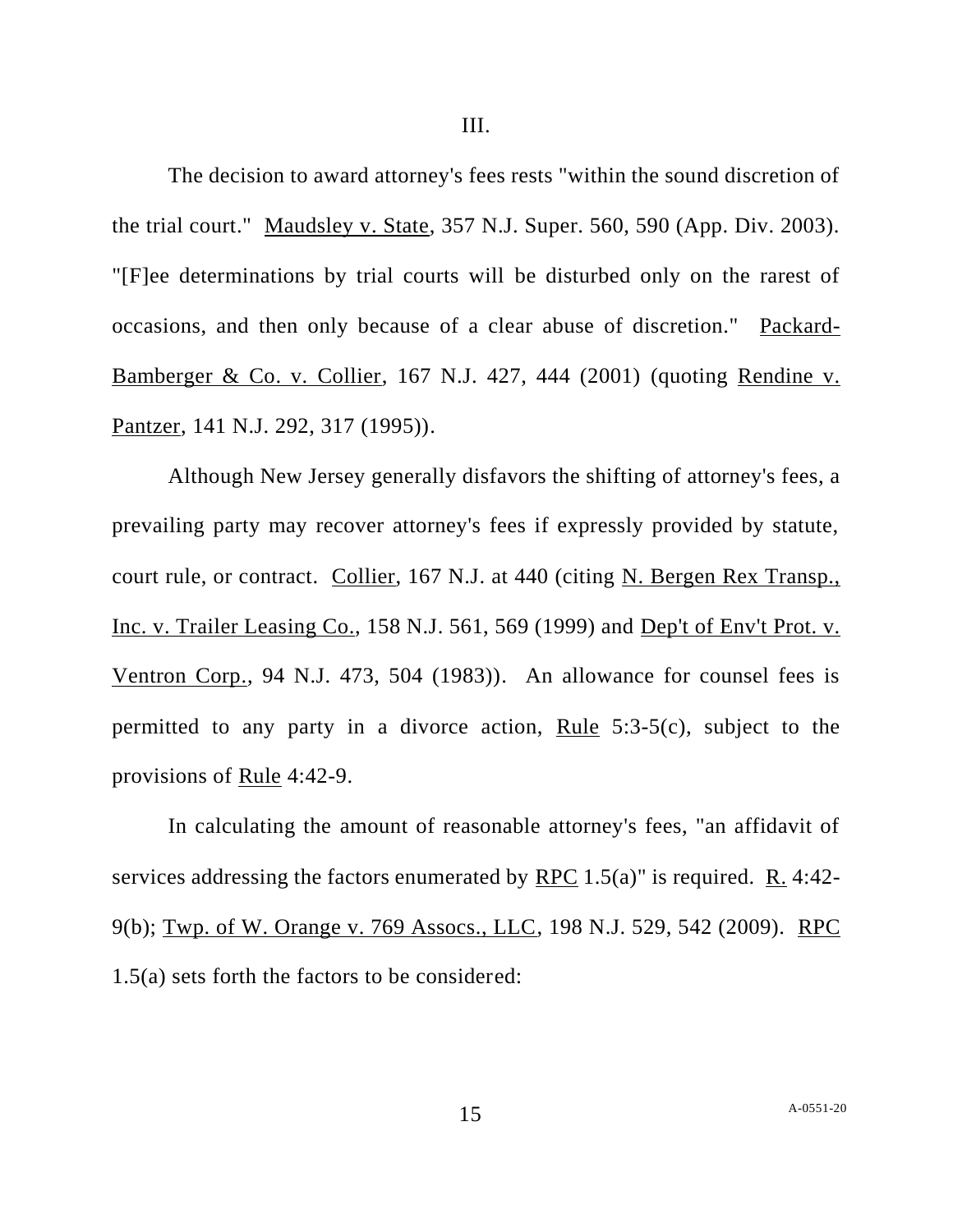(a) A lawyer's fee shall be reasonable. The factors to be considered in determining the reasonableness of a fee include the following:

(1) the time and labor required, the novelty and difficulty of the questions involved, and the skill requisite to perform the legal service properly;

(2) the likelihood, if apparent to the client, that the acceptance of the particular employment will preclude other employment by the lawyer;

(3) the fee customarily charged in the locality for similar legal services;

(4) the amount involved and the results obtained;

(5) the time limitations imposed by the client or by the circumstances;

(6) the nature and length of the professional relationship with the client;

(7) the experience, reputation, and ability of the lawyer or lawyers performing the services;

(8) whether the fee is fixed or contingent.

Courts determine the "lodestar," defined as the "number of hours reasonably expended" by the attorney, "multiplied by a reasonable hourly rate." Litton Indus., Inc. v. IMO Indus., Inc., 200 N.J. 372, 386 (2009) (citing Furst v. Einstein Moomjy, Inc., 182 N.J. 1, 21 (2004)). "The court must not include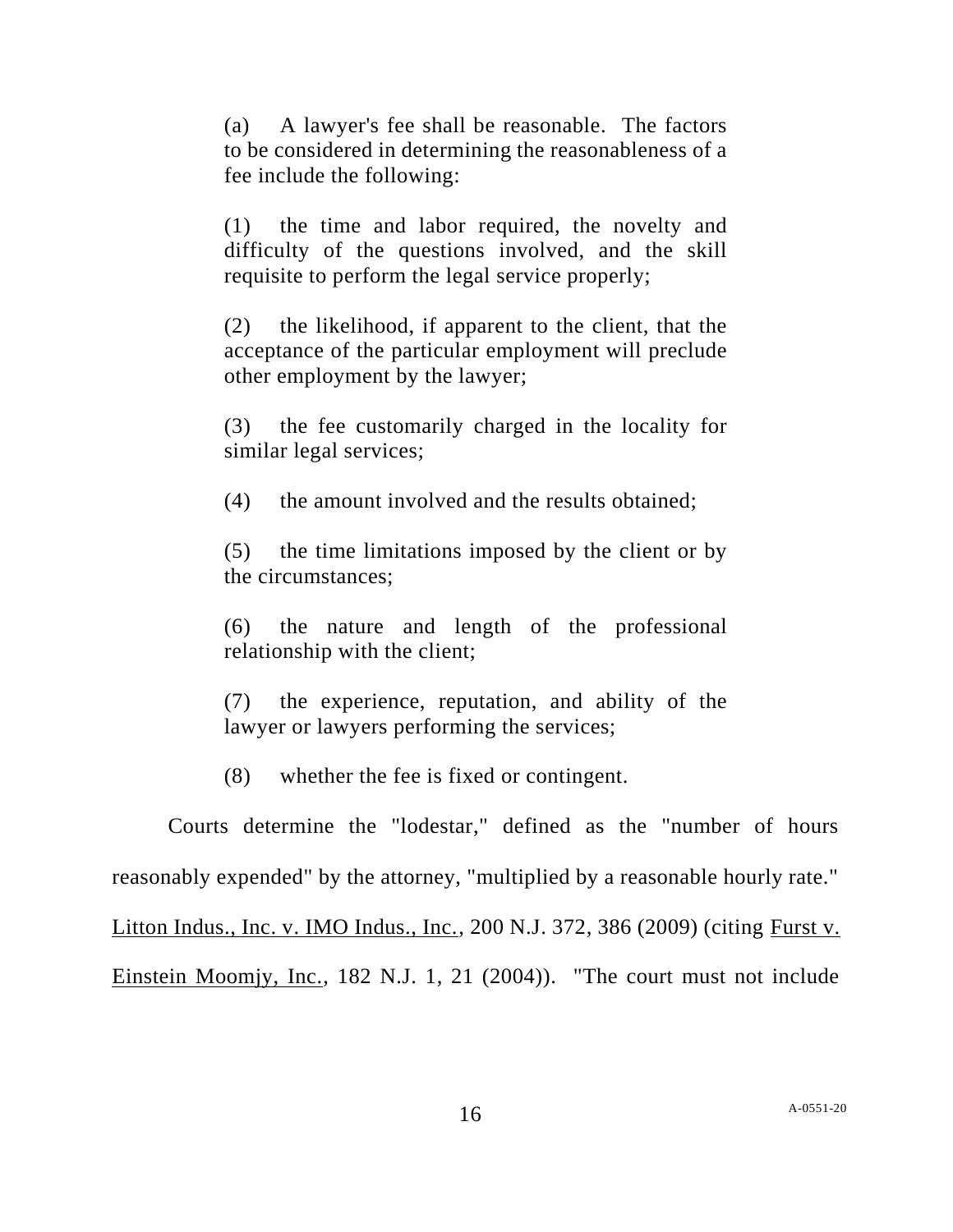excessive and unnecessary hours spent on the case in calculating the lodestar." Furst, 182 N.J. at 22 (citing Rendine, 141 N.J. at 335-36).

"The amount of attorney fees usually rests within the discretion of the trial judge, but the reasons for the exercising of that discretion should be clearly stated." Khoudary v. Salem Cnty. Bd. of Soc. Servs., 281 N.J. Super. 571, 578 (App. Div. 1995) (citations omitted); see also R. 1:7-4(a) (requiring a court to "find the facts and state its conclusions of law thereon in all actions tried without a jury, on every motion decided by a written order that is appealable as of right . . . ."). "[T]he court must specifically review counsel's affidavit of services under R. 4:42-9, and make specific findings regarding the reasonableness of the legal services performed  $\ldots$ ." <u>F.S. v. L.D.</u>, 362 N.J. Super. 161, 170 (App. Div. 2003). "Without such findings it is impossible for an appellate court to perform its function of deciding whether the determination below is supported by substantial credible proof on the whole record." Monte v. Monte, 212 N.J. Super. 557, 565 (App. Div. 1986).

The record contains insufficient findings of fact or conclusions of law for us to meaningfully review the trial court's award of attorney's fees to Dina. Apart from noting Dina's need to respond to Thomas's motion and Thomas's apparent financial advantage, of which there is little evidence in the record, the